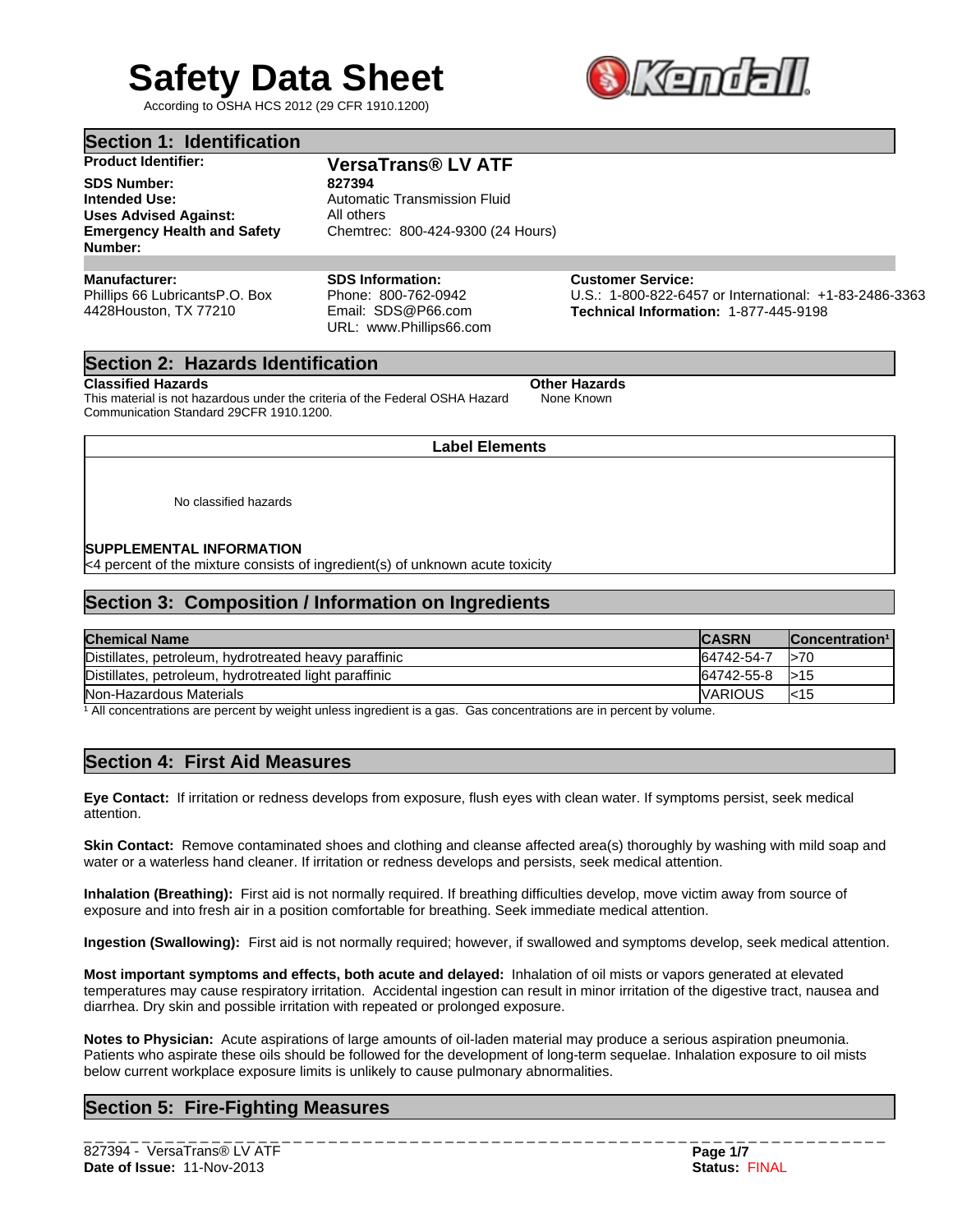**NFPA 704 Hazard Class** 

**Health:** 0 **Flammability:** 1 **Instability:** 0



\_ \_ \_ \_ \_ \_ \_ \_ \_ \_ \_ \_ \_ \_ \_ \_ \_ \_ \_ \_ \_ \_ \_ \_ \_ \_ \_ \_ \_ \_ \_ \_ \_ \_ \_ \_ \_ \_ \_ \_ \_ \_ \_ \_ \_ \_ \_ \_ \_ \_ \_ \_ \_ \_ \_ \_ \_ \_ \_ \_ \_ \_ \_ \_ \_ \_ \_ \_ \_

0 (Minimal) 1 (Slight) 2 (Moderate) 3 (Serious) 4 (Severe)

**Extinguishing Media:** Dry chemical, carbon dioxide, foam, or water spray is recommended. Water or foam may cause frothing of materials heated above 212°F / 100°C. Carbon dioxide can displace oxygen. Use caution when applying carbon dioxide in confined spaces. Simultaneous use of foam and water on the same surface is to be avoided as water destroys the foam.

#### **Specific hazards arising from the chemical**

**Unusual Fire & Explosion Hazards:** This material may burn, but will not ignite readily. If container is not properly cooled, it can rupture in the heat of a fire.

**Hazardous Combustion Products:** Combustion may yield smoke, carbon monoxide, and other products of incomplete combustion. Oxides of sulfur, nitrogen or phosphorus may also be formed.

**Special protective actions for firefighters:** For fires beyond the initial stage, emergency responders in the immediate hazard area should wear protective clothing. When the potential chemical hazard is unknown, in enclosed or confined spaces, a self contained breathing apparatus should be worn. In addition, wear other appropriate protective equipment as conditions warrant (see Section 8).

Isolate immediate hazard area and keep unauthorized personnel out. Stop spill/release if it can be done safely. Move undamaged containers from immediate hazard area if it can be done safely. Water spray may be useful in minimizing or dispersing vapors and to protect personnel. Cool equipment exposed to fire with water, if it can be done safely. Avoid spreading burning liquid with water used for cooling purposes.

## **See Section 9 for Flammable Properties including Flash Point and Flammable (Explosive) Limits**

# **Section 6: Accidental Release Measures**

**Personal precautions, protective equipment and emergency procedures:** This material may burn, but will not ignite readily. Keep all sources of ignition away from spill/release. Stay upwind and away from spill/release. Avoid direct contact with material. For large spillages, notify persons down wind of the spill/release, isolate immediate hazard area and keep unauthorized personnel out. Wear appropriate protective equipment, including respiratory protection, as conditions warrant (see Section 8). See Sections 2 and 7 for additional information on hazards and precautionary measures.

**Environmental Precautions:** Stop spill/release if it can be done safely. Prevent spilled material from entering sewers, storm drains, other unauthorized drainage systems, and natural waterways. Use water sparingly to minimize environmental contamination and reduce disposal requirements. If spill occurs on water notify appropriate authorities and advise shipping of any hazard. Spills into or upon navigable waters, the contiguous zone, or adjoining shorelines that cause a sheen or discoloration on the surface of the water, may require notification of the National Response Center (phone number 800-424-8802).

**Methods and material for containment and cleaning up:** Notify relevant authorities in accordance with all applicable regulations. Immediate cleanup of any spill is recommended. Dike far ahead of spill for later recovery or disposal. Absorb spill with inert material such as sand or vermiculite, and place in suitable container for disposal. If spilled on water remove with appropriate methods (e.g. skimming, booms or absorbents). In case of soil contamination, remove contaminated soil for remediation or disposal, in accordance with local regulations.

Recommended measures are based on the most likely spillage scenarios for this material; however local conditions and regulations may influence or limit the choice of appropriate actions to be taken. See Section 13 for information on appropriate disposal.

# **Section 7: Handling and Storage**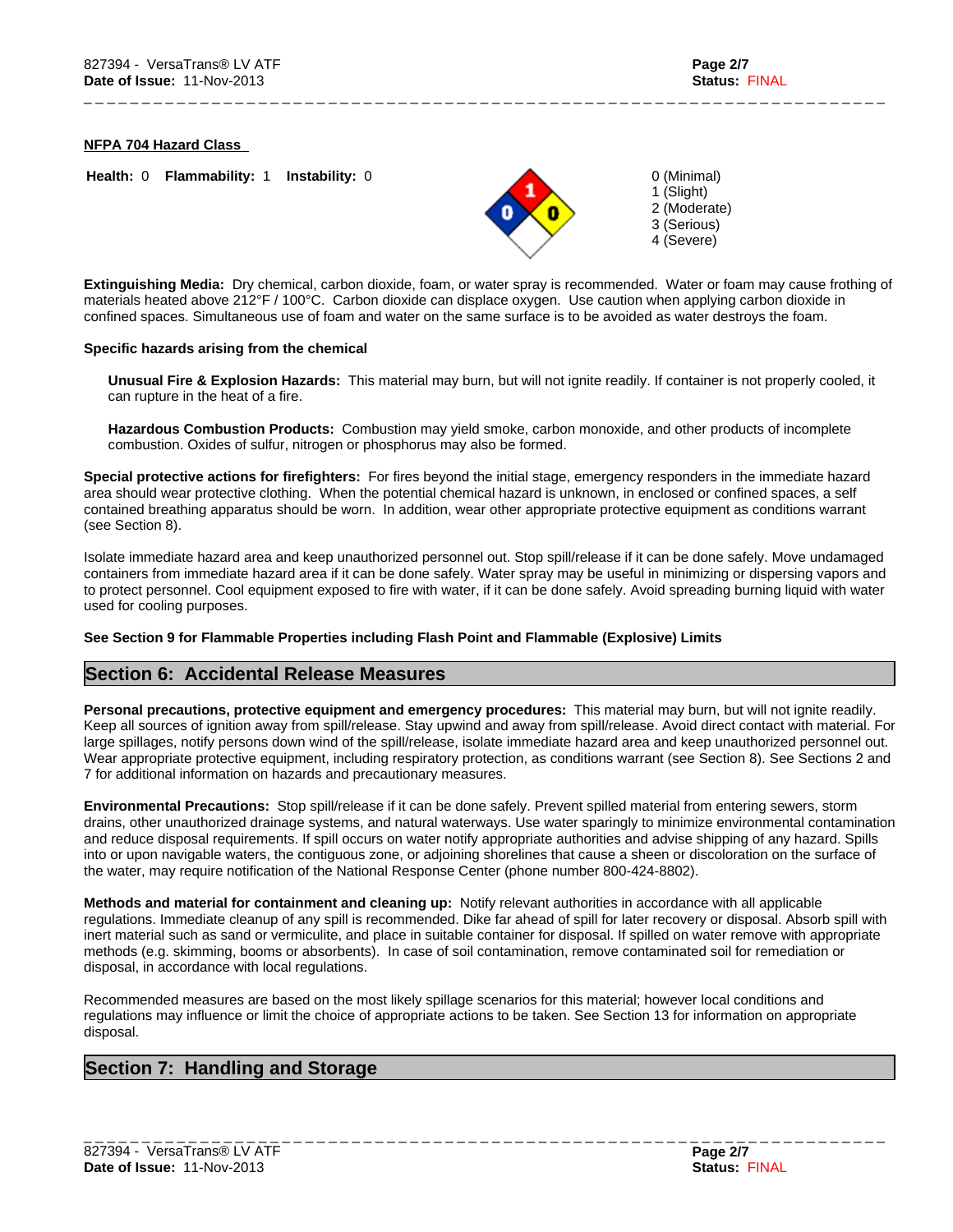**Precautions for safe handling:** Keep away from flames and hot surfaces. Wash thoroughly after handling. Use good personal hygiene practices and wear appropriate personal protective equipment (see section 8). Spills will produce very slippery surfaces. Do not enter confined spaces such as tanks or pits without following proper entry procedures such as ASTM D-4276 and 29CFR 1910.146. Do not wear contaminated clothing or shoes.

\_ \_ \_ \_ \_ \_ \_ \_ \_ \_ \_ \_ \_ \_ \_ \_ \_ \_ \_ \_ \_ \_ \_ \_ \_ \_ \_ \_ \_ \_ \_ \_ \_ \_ \_ \_ \_ \_ \_ \_ \_ \_ \_ \_ \_ \_ \_ \_ \_ \_ \_ \_ \_ \_ \_ \_ \_ \_ \_ \_ \_ \_ \_ \_ \_ \_ \_ \_ \_

**Conditions for safe storage:** Keep container(s) tightly closed and properly labeled. Use and store this material in cool, dry, well-ventilated area away from heat and all sources of ignition. Store only in approved containers. Keep away from any incompatible material (see Section 10). Protect container(s) against physical damage.

"Empty" containers retain residue and may be dangerous. Do not pressurize, cut, weld, braze, solder, drill, grind, or expose such containers to heat, flame, sparks, or other sources of ignition. They may explode and cause injury or death. "Empty" drums should be completely drained, properly bunged, and promptly shipped to the supplier or a drum reconditioner. All containers should be disposed of in an environmentally safe manner and in accordance with governmental regulations. Before working on or in tanks which contain or have contained this material, refer to OSHA regulations, ANSI Z49.1, and other references pertaining to cleaning, repairing, welding, or other contemplated operations.

# **Section 8: Exposure Controls / Personal Protection**

| <b>Chemical Name</b>                                     | <b>ACGIH</b>                                                                        | <b>OSHA</b>                                            | Other |
|----------------------------------------------------------|-------------------------------------------------------------------------------------|--------------------------------------------------------|-------|
| Distillates, petroleum, hydrotreated heavy<br>baraffinic | TWA: $5 \text{ mg/m}^3$<br>$STEL:10$ mg/m $3$<br>as Oil Mist, if Generated          | TWA: $5 \text{ mg/m}^3$<br>(as Oil Mist, if generated) | ---   |
| Distillates, petroleum, hydrotreated light paraffinic    | TWA: $5 \text{ mg/m}^3$<br>$STEL:10$ mg/m <sup>3</sup><br>as Oil Mist, if Generated | 5 mg/m <sup>3</sup> TWA<br>as Oil Mist, if generated   | None  |

#### **Note: State, local or other agencies or advisory groups may have established more stringent limits. Consult an industrial hygienist or similar professional, or your local agencies, for further information.**

**Engineering controls:** If current ventilation practices are not adequate to maintain airborne concentrations below the established exposure limits, additional engineering controls may be required.

**Eye/Face Protection:** The use of eye protection that meets or exceeds ANSI Z.87.1 is recommended to protect against potential eye contact, irritation, or injury. Depending on conditions of use, a face shield may be necessary.

**Skin/Hand Protection:** The use of gloves impervious to the specific material handled is advised to prevent skin contact. Users should check with manufacturers to confirm the breakthrough performance of their products. Suggested protective materials: Nitrile

**Respiratory Protection:** Where there is potential for airborne exposure above the exposure limit a NIOSH certified air purifying respirator equipped with R or P95 filters may be used.

A respiratory protection program that meets or is equivalent to OSHA 29 CFR 1910.134 and ANSI Z88.2 should be followed whenever workplace conditions warrant a respirator's use. Air purifying respirators provide limited protection and cannot be used in atmospheres that exceed the maximum use concentration (as directed by regulation or the manufacturer's instructions), in oxygen deficient (less than 19.5 percent oxygen) situations, or under conditions that are immediately dangerous to life and health (IDLH).

**Suggestions provided in this section for exposure control and specific types of protective equipment are based on readily available information. Users should consult with the specific manufacturer to confirm the performance of their protective equipment. Specific situations may require consultation with industrial hygiene, safety, or engineering professionals.**

# **Section 9: Physical and Chemical Properties**

**Note:** Unless otherwise stated, values are determined at 20°C (68°F) and 760 mm Hg (1 atm). Data represent typical values and are not intended to be specifications.

**pH:** Not applicable

**Appearance:** red **Flash Point:** Minimum 315 °F / 157 °C **Physical Form:** Liquid **Test Method:** Cleveland Open Cup (COC), ASTM D92 **Odor: Petroleum <b>Initial Boiling Point/Range:** No data **Odor Threshold:** No data **Vapor Pressure:** <1 mm Hg **Partition Coefficient (n-octanol/water) (Kow):** No data **Vapor Density (air=1):** >1 **Melting/Freezing Point:** No data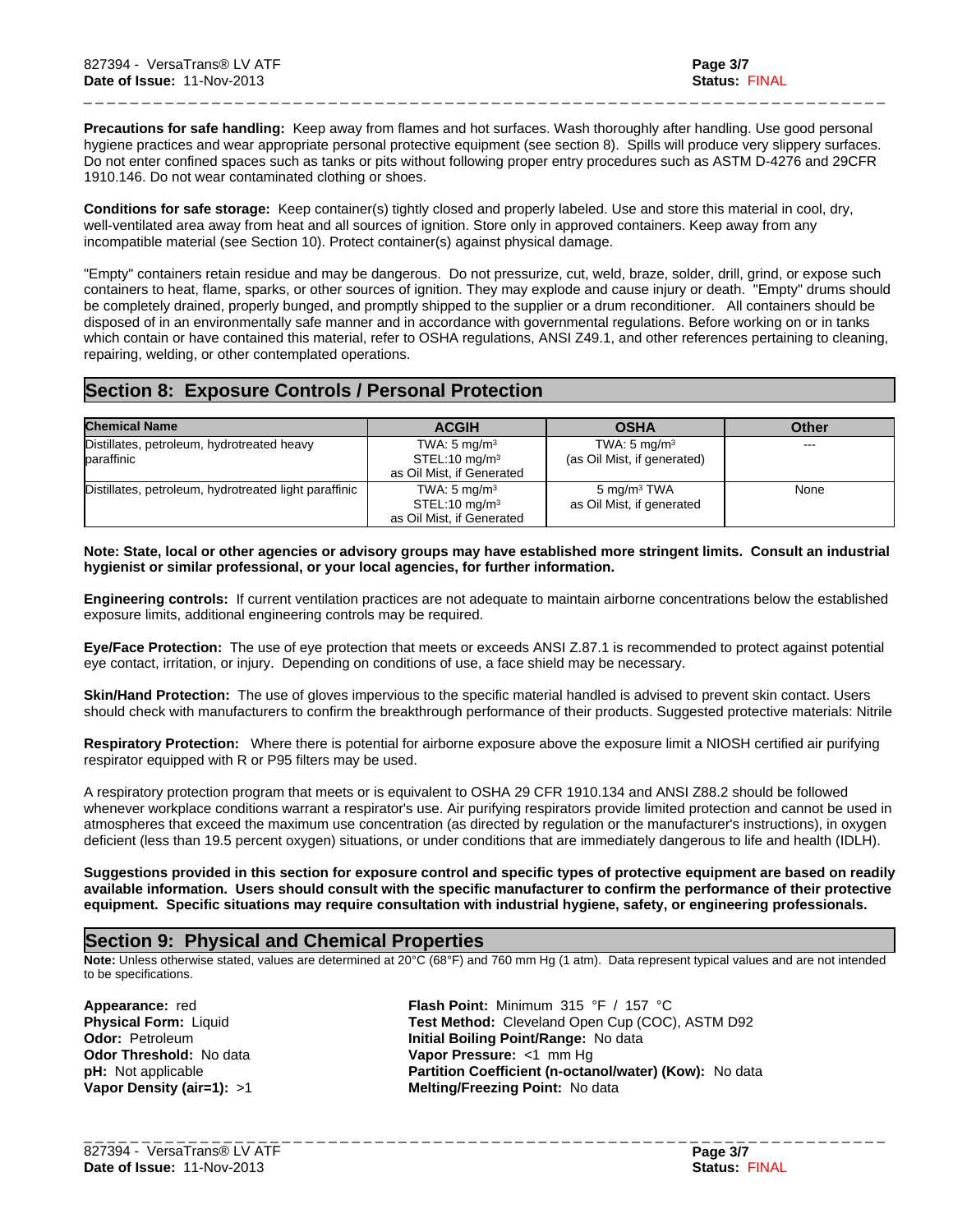**Upper Explosive Limits (vol % in air):** No data **Auto-ignition Temperature:** No data Lower Explosive Limits (vol % in air): No data Decomposition Temperature: No data<br>**Evaporation Rate (nBuAc=1):** <1 **Specific Gravity (water=1):** 0.84 - 0.85 **Particle Size:** N/A **Bulk Density:** 6.99 - 7.08 lbs/gal **Percent Volatile:** Negligible **Construct Viscosity:** 5.5-6.4 cSt @ 100°C; **Flammability (solid, gas):** May Ignite **Solubility in Water:** Negligible

**Evaporation Rate (nBuAc=1):** <1 **Specific Gravity (water=1):** 0.84 - 0.85 @ 60°F (15.6°C)<br>**Particle Size:** N/A **BuIK Density:** 6.99 - 7.08 lbs/gal **Viscosity:** 5.5-6.4 cSt @ 100°C; 26-32 cSt @ 40°C

\_ \_ \_ \_ \_ \_ \_ \_ \_ \_ \_ \_ \_ \_ \_ \_ \_ \_ \_ \_ \_ \_ \_ \_ \_ \_ \_ \_ \_ \_ \_ \_ \_ \_ \_ \_ \_ \_ \_ \_ \_ \_ \_ \_ \_ \_ \_ \_ \_ \_ \_ \_ \_ \_ \_ \_ \_ \_ \_ \_ \_ \_ \_ \_ \_ \_ \_ \_ \_

# **Section 10: Stability and Reactivity**

**Reactivity:** Not chemically reactive.

**Chemical stability:** Stable under normal ambient and anticipated conditions of use.

**Possibility of hazardous reactions:** Hazardous reactions not anticipated.

**Conditions to avoid:** Extended exposure to high temperatures can cause decomposition. Avoid all possible sources of ignition.

**Incompatible materials:** Avoid contact with strong oxidizing agents and strong reducing agents.

**Hazardous decomposition products:** Not anticipated under normal conditions of use.

# **Section 11: Toxicological Information**

#### **Information on Toxicological Effects of Substance/Mixture**

| <b>Substance / Mixture</b> |  |
|----------------------------|--|
|----------------------------|--|

| <b>Acute Toxicity</b> | <b>Hazard</b>          | <b>Additional Information</b> | LC50/LD50 Data                                                                                                                     |
|-----------------------|------------------------|-------------------------------|------------------------------------------------------------------------------------------------------------------------------------|
|                       |                        |                               |                                                                                                                                    |
| <b>Inhalation</b>     | Unlikely to be harmful |                               | $>5$ mg/L (mist, estimated); $<4$<br>percent of the mixture consists of<br>ingredient(s) of unknown acute<br>toxicity (inhalation) |
|                       |                        |                               |                                                                                                                                    |
| Dermal                | Unlikely to be harmful |                               | > 2 g/kg (estimated); < 3 percent of<br>the mixture consists of ingredient(s)<br>of unknown acute toxicity (dermal)                |
| Oral                  | Unlikely to be harmful |                               | > 5 g/kg (estimated); <3 percent of                                                                                                |
|                       |                        |                               | the mixture consists of ingredient(s)<br>of unknown acute toxicity (oral)                                                          |
|                       |                        |                               |                                                                                                                                    |

**Aspiration Hazard:** Not expected to be an aspiration hazard.

**Skin Corrosion/Irritation:** Causes mild skin irritation. Repeated exposure may cause skin dryness or cracking.

**Serious Eye Damage/Irritation:** Causes mild eye irritation.

**Skin Sensitization:** No information available on the mixture, however none of the components have been classified for skin sensitization (or are below the concentration threshold for classification).

**Respiratory Sensitization:** No information available.

**Specific Target Organ Toxicity (Single Exposure):** No information available on the mixture, however none of the components have been classified for target organ toxicity (or are below the concentration threshold for classification).

**Specific Target Organ Toxicity (Repeated Exposure):** No information available on the mixture, however none of the components have been classified for target organ toxicity (or are below the concentration threshold for classification).

**Carcinogenicity:** No information available on the mixture, however none of the components have been classified for carcinogenicity (or are below the concentration threshold for classification).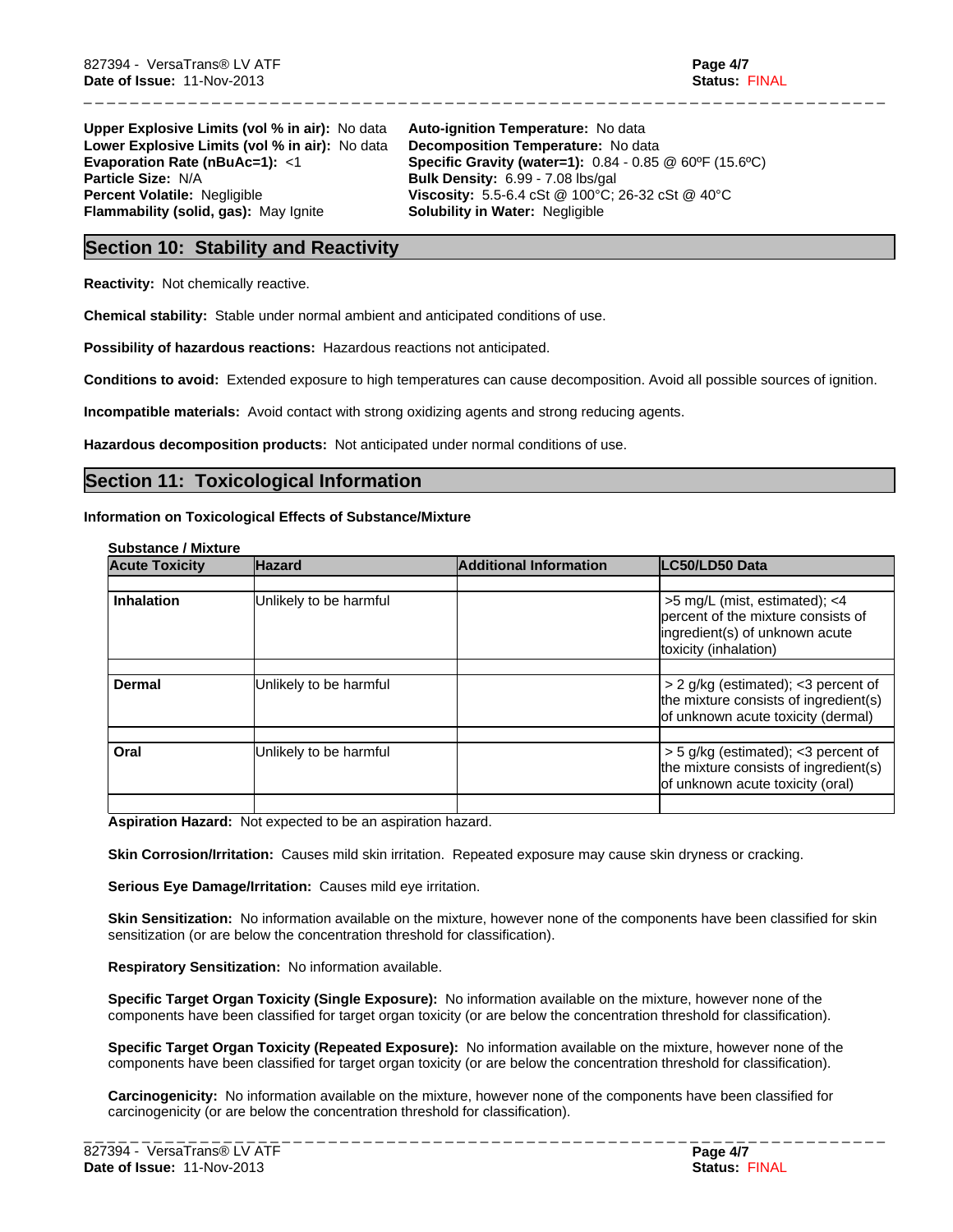**Germ Cell Mutagenicity:** No information available on the mixture, however none of the components have been classified for germ cell mutagenicity (or are below the concentration threshold for classification).

\_ \_ \_ \_ \_ \_ \_ \_ \_ \_ \_ \_ \_ \_ \_ \_ \_ \_ \_ \_ \_ \_ \_ \_ \_ \_ \_ \_ \_ \_ \_ \_ \_ \_ \_ \_ \_ \_ \_ \_ \_ \_ \_ \_ \_ \_ \_ \_ \_ \_ \_ \_ \_ \_ \_ \_ \_ \_ \_ \_ \_ \_ \_ \_ \_ \_ \_ \_ \_

**Reproductive Toxicity:** No information available on the mixture, however none of the components have been classified for reproductive toxicity (or are below the concentration threshold for classification).

#### **Information on Toxicological Effects of Components**

#### **Lubricant Base Oil (Petroleum)**

*Carcinogenicity:* The petroleum base oils contained in this product have been highly refined by a variety of processes including severe hydrocracking/hydroprocessing to reduce aromatics and improve performance characteristics. All of the oils meet the IP-346 criteria of less than 3 percent PAH's and are not considered carcinogens by NTP, IARC, or OSHA.

# **Section 12: Ecological Information**

# **GHS Classification: No classified hazards**

**Toxicity:** Experimental studies with rainbow trout, daphnia, and fresh water algae indicate that synthetic base oils are not expected to be harmful to aquatic organisms.

**Persistence and Degradability:** Synthetic base oils are not considered to be readily biodegradable but may be inherently biodegradable. They are expected to completely biodegrade over extended periods of time.

**Bioaccumulative Potential:** Not expected to bioaccumulate.

**Mobility in Soil:** Volatilization to air is not expected to be a significant fate process due to the low vapor pressure of this material. In water, this material will float and spread over the surface at a rate dependent upon viscosity. The main fate process is expected to be slow biodegradation of individual components in soil and sediment.

**Other adverse effects:** None anticipated.

# **Section 13: Disposal Considerations**

The generator of a waste is always responsible for making proper hazardous waste determinations and needs to consider state and local requirements in addition to federal regulations.

This material, if discarded as produced, would not be a federally regulated RCRA "listed" hazardous waste and is not believed to exhibit characteristics of hazardous waste. See Sections 7 and 8 for information on handling, storage and personal protection and Section 9 for physical/chemical properties. It is possible that the material as produced contains constituents which are not required to be listed in the MSDS but could affect the hazardous waste determination. Additionally, use which results in chemical or physical change of this material could subject it to regulation as a hazardous waste.

This material under most intended uses would become "Used Oil" due to contamination by physical or chemical impurities. Whenever possible, Recycle used oil in accordance with applicable federal and state or local regulations. Container contents should be completely used and containers should be emptied prior to discard.

# **Section 14: Transport Information**

# **U.S. Department of Transportation (DOT)**

| <b>Shipping Description:</b> | Not reaulated                                                                     |
|------------------------------|-----------------------------------------------------------------------------------|
| Note:                        | If shipped by land in a packaging having a capacity of 3,500 gallons or more, the |
|                              | provisions of 49 CFR, Part 130 apply. (Contains oil)                              |
|                              |                                                                                   |

# **International Maritime Dangerous Goods (IMDG)**

| <b>Shipping Description:</b> | Not regulated                                                           |
|------------------------------|-------------------------------------------------------------------------|
| Note:                        | U.S. DOT compliance requirements may apply. See 49 CFR 171.22, 23 & 25. |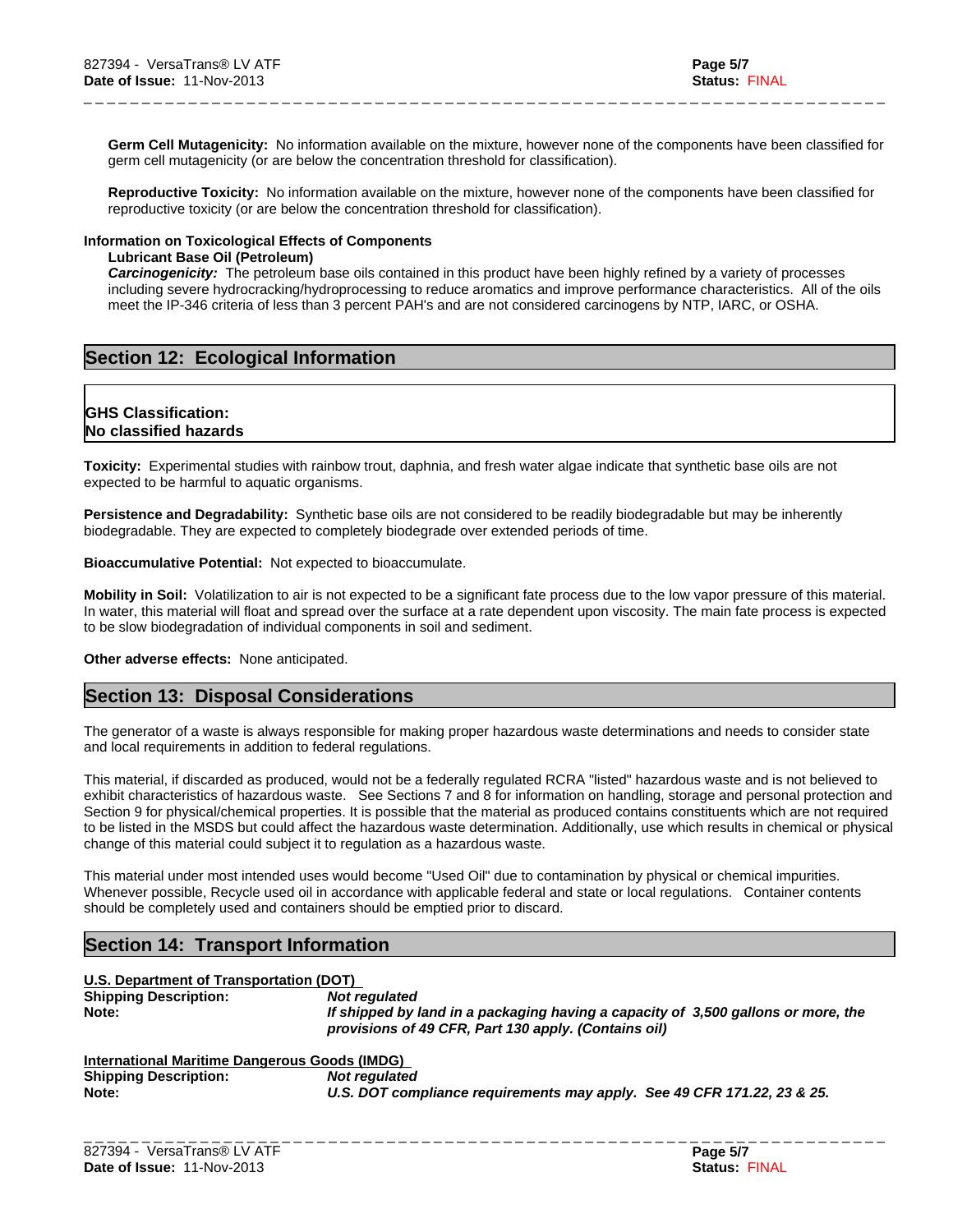**Transport in bulk according to Annex II of MARPOL 73/78 and the IBC Code**

Not applicable

## **International Civil Aviation Org. / International Air Transport Assoc. (ICAO/IATA)**

**UN/ID #:** *Not regulated*

**Note:** *U.S. DOT compliance requirements may apply. See 49 CFR 171.22, 23 & 24.*

\_ \_ \_ \_ \_ \_ \_ \_ \_ \_ \_ \_ \_ \_ \_ \_ \_ \_ \_ \_ \_ \_ \_ \_ \_ \_ \_ \_ \_ \_ \_ \_ \_ \_ \_ \_ \_ \_ \_ \_ \_ \_ \_ \_ \_ \_ \_ \_ \_ \_ \_ \_ \_ \_ \_ \_ \_ \_ \_ \_ \_ \_ \_ \_ \_ \_ \_ \_ \_

|                                           |         | Aircrafu<br>Passenger | Only<br>Carqo<br>Aircraft |
|-------------------------------------------|---------|-----------------------|---------------------------|
| <b>Pack.</b><br>Instruction<br>$\bm{\pi}$ | $- - -$ | ---                   | ---                       |
| Max.<br><b>Net Qtv</b><br>Per Package:    | $- - -$ | ---                   | $- - -$                   |

# **Section 15: Regulatory Information**

## **CERCLA/SARA - Section 302 Extremely Hazardous Substances and TPQs (in pounds):**

This material does not contain any chemicals subject to the reporting requirements of SARA 302 and 40 CFR 372.

## **CERCLA/SARA - Section 311/312 (Title III Hazard Categories)**

| <b>Acute Health Hazard:</b>   | N٥ |
|-------------------------------|----|
| <b>Chronic Health Hazard:</b> | N٥ |
| Fire Hazard:                  | N٥ |
| <b>Pressure Hazard:</b>       | N٥ |
| <b>Reactive Hazard:</b>       | N٥ |

#### **CERCLA/SARA - Section 313 and 40 CFR 372:**

This material does not contain any chemicals subject to the reporting requirements of SARA 313 and 40 CFR 372.

## **EPA (CERCLA) Reportable Quantity (in pounds):**

This material does not contain any chemicals with CERCLA Reportable Quantities.

## **California Proposition 65:**

Warning: This material may contain detectable quantities of the following chemicals, known to the State of California to cause cancer, birth defects or other reproductive harm, and which may be subject to the warning requirements of California Proposition 65 (CA Health & Safety Code Section 25249.5):

| <b>Chemical</b><br><b>Name</b> | <b>oxicity</b><br><b>VDe</b><br>Οi |
|--------------------------------|------------------------------------|
| Ethyl<br>acrylate              | شancer                             |

## **International Hazard Classification**

## **Canada:**

This product has been classified in accordance with the hazard criteria of the Controlled Products Regulations (CPR) and the SDS contains all the information required by the Regulations.

## **WHMIS Hazard Class:**

none

## **National Chemical Inventories**

All components are either listed on the US TSCA Inventory, or are not regulated under TSCA. All components are either on the DSL, or are exempt from DSL listing requirements.

## **U.S. Export Control Classification Number:** EAR99

# **Section 16: Other Information**

| Date of Issue: | <b>Previous Issue Date:</b> | <b>SDS Number:</b> | <b>Status:</b> |
|----------------|-----------------------------|--------------------|----------------|
| 11-Nov-2013    | <b>Inone</b>                | 827394             | <b>FINAL</b>   |
|                |                             |                    |                |
|                |                             |                    |                |
|                |                             |                    |                |